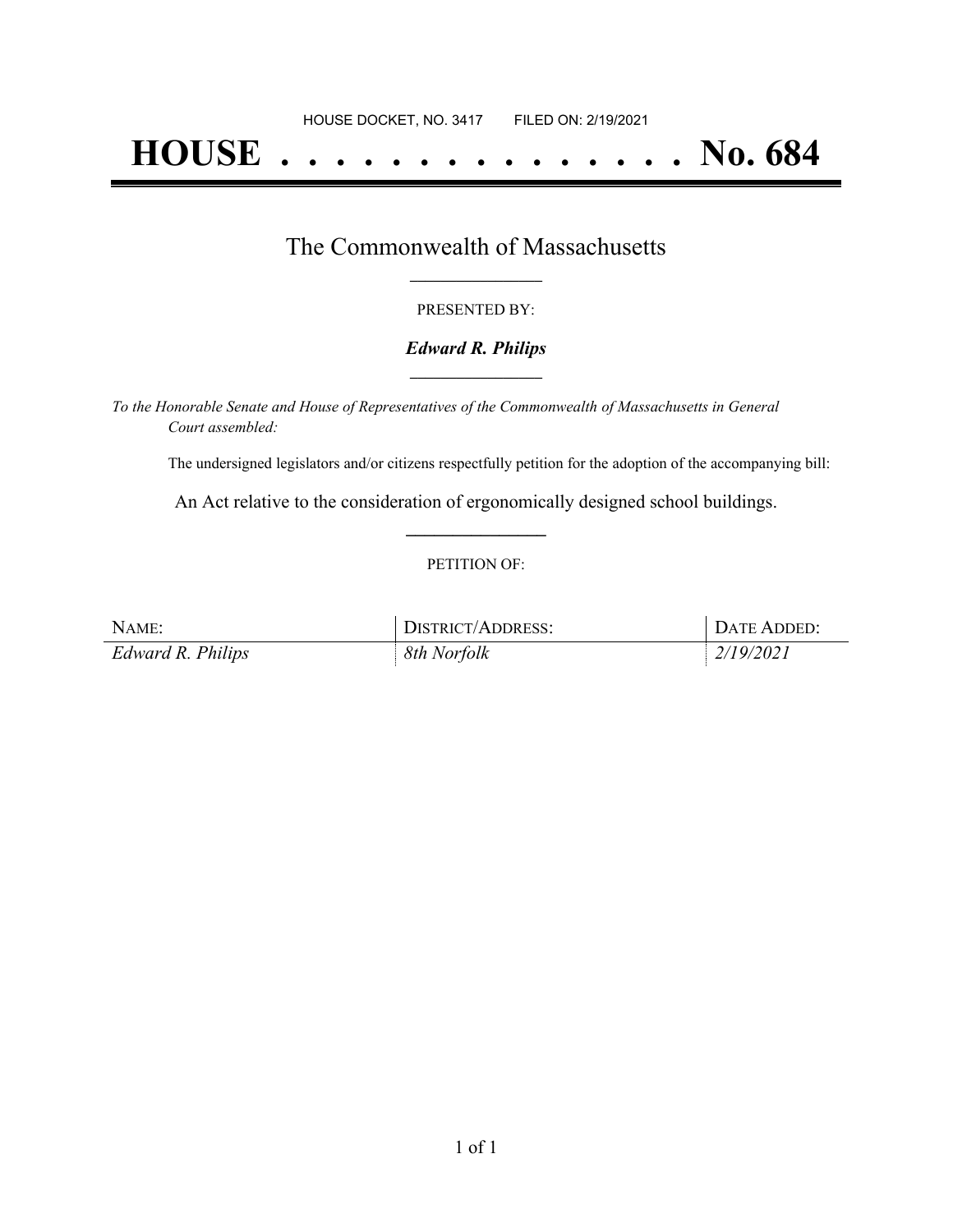## **HOUSE . . . . . . . . . . . . . . . No. 684**

By Mr. Philips of Sharon, a petition (accompanied by bill, House, No. 684) of Edward R. Philips relative to the feasibility of ergonomically designed school buildings and its beneficial impact on students and faculty. Education.

### [SIMILAR MATTER FILED IN PREVIOUS SESSION SEE HOUSE, NO. *509* OF 2019-2020.]

## The Commonwealth of Massachusetts

**In the One Hundred and Ninety-Second General Court (2021-2022) \_\_\_\_\_\_\_\_\_\_\_\_\_\_\_**

**\_\_\_\_\_\_\_\_\_\_\_\_\_\_\_**

An Act relative to the consideration of ergonomically designed school buildings.

Be it enacted by the Senate and House of Representatives in General Court assembled, and by the authority *of the same, as follows:*

- 1 SECTION 1. Notwithstanding the provisions of any general or special law to the
- 2 contrary, Chapter 70B, section 2 of the general laws, as appearing in the 2006 official edition, is
- 3 hereby amended by including herein the following definition:
- 4 Ergonomics: the scientific discipline concerned with designing to physical, cognitive,
- 5 and organizational needs of students and educators, in an effort to optimize safety, comfort and
- 6 ease of use, productivity, and performance.
- 7 SECTION 2. Chapter 70B, section 3 shall be amended by adding section  $3(x)$ :
- 8 to consider the feasibility of the integration of ergonomic models appropriate for
- 9 classrooms and laboratories within the scope of the construction or rehabilitation of a particular